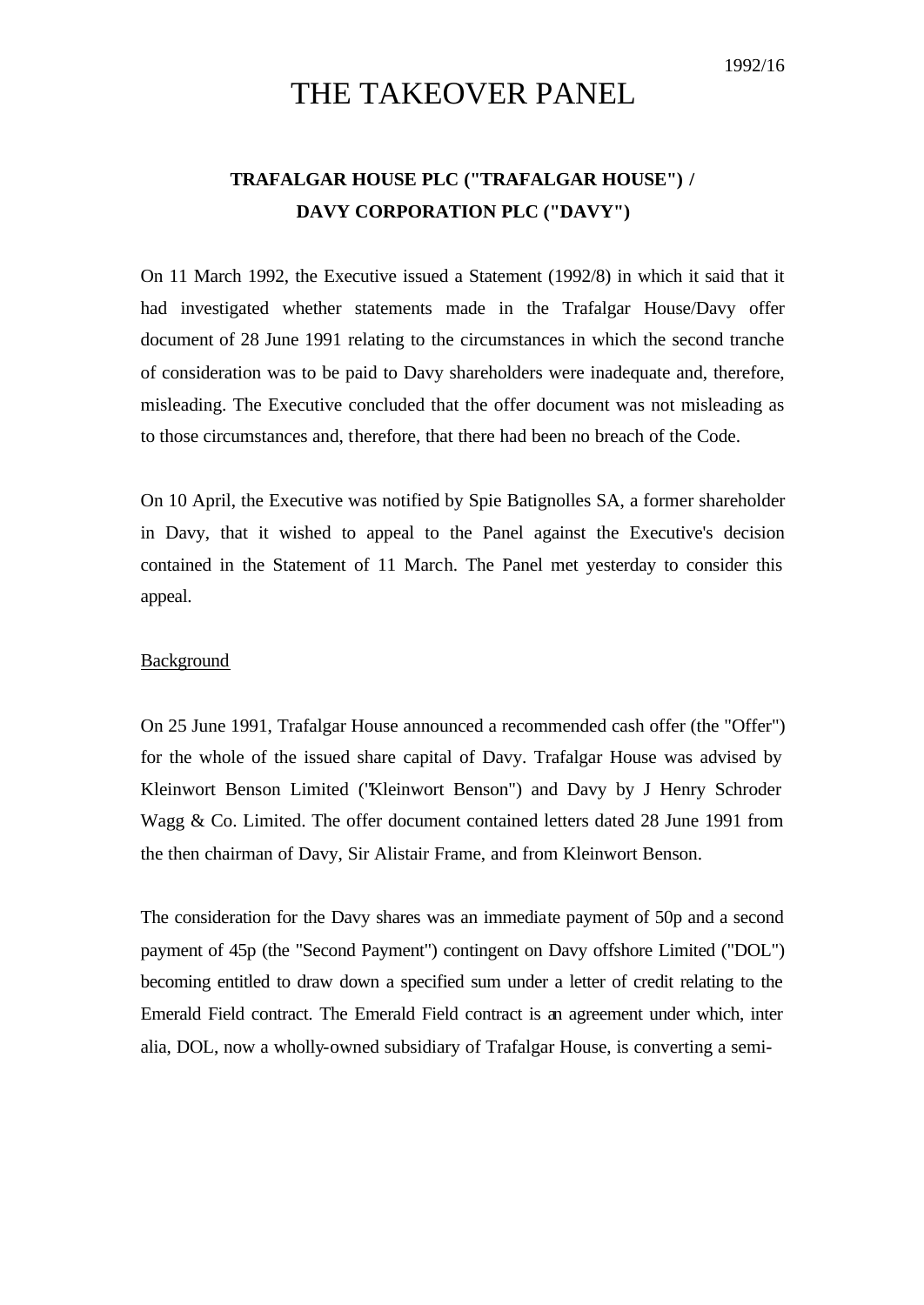submersible drilling rig for North Sea service as a floating production platform.

The Offer was declared wholly unconditional on 23 July 1991.

#### Code Issues

General Principle 4 and Rule 23 require that shareholders are given sufficient information and advice to enable them to reach a properly informed decision, and that no relevant information is withheld from them.

General Principle 5 and Rule 19 require that any document or advertisement addressed to shareholders containing information or advice from an offeror or the board of the offeree company or their respective advisers is prepared with the highest standards of care and accuracy, and that the information given is adequately and fairly presented.

The issue which the Panel had to determine was whether or not the offer document failed to satisfy the relevant provisions of the Code. In particular, the Panel had to consider whether the failure to draw specific attention to the fact that DOL might not be entitled to draw down monies under the letter of credit for reasons outside its control, despite the physical completion of the floating production platform by DOL, gave rise to a breach of the relevant provisions of the Code.

### Decision

The Panel considered that the offer document must be judged against the knowledge and expectations of those responsible for it at the time when it was published. At that time there was, in the Panel's view, no reason to believe that it would not be possible to draw down the monies under the letter of credit for reasons outside DOL's control.